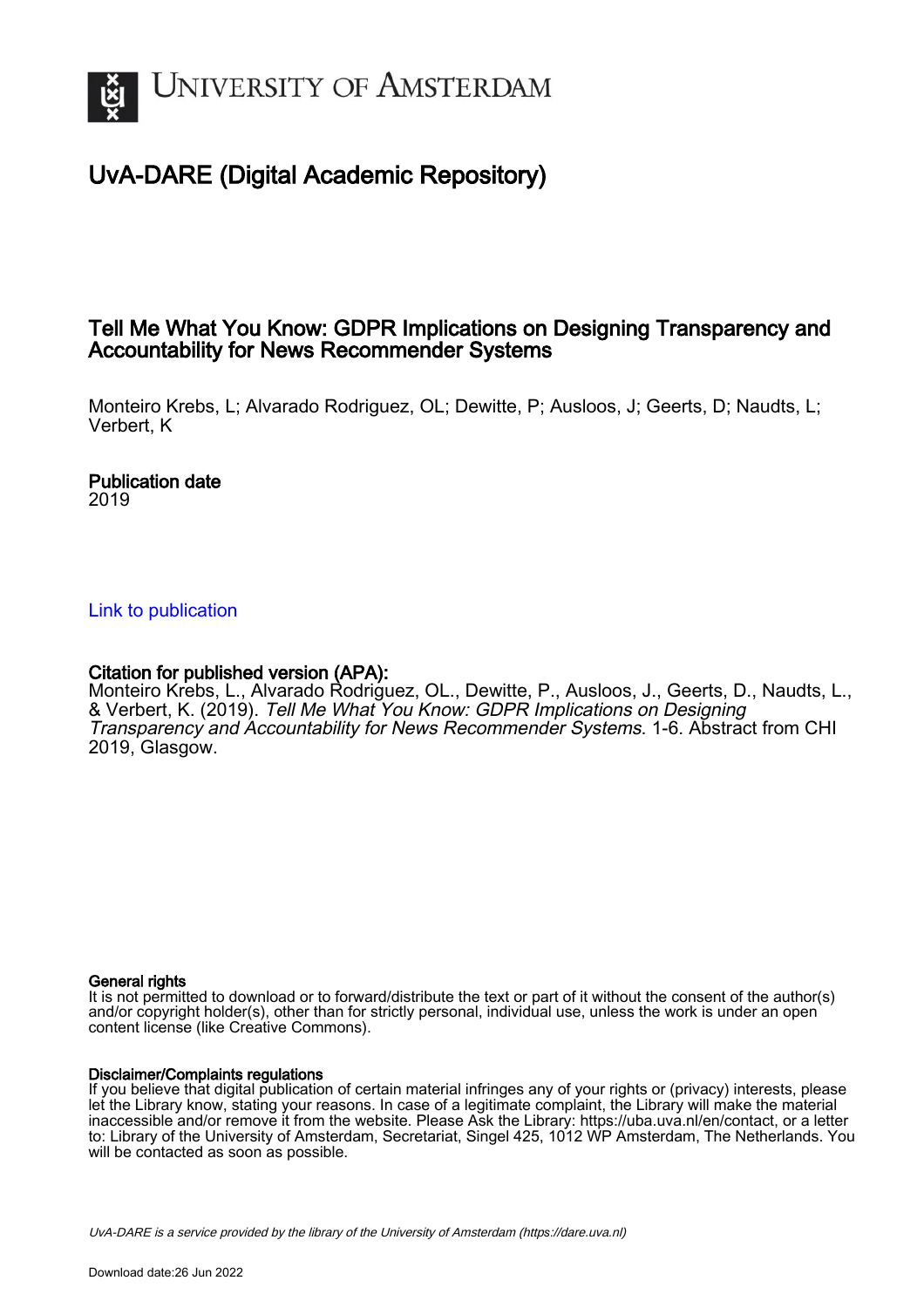# **Tell Me What You Know: GDPR Implications on Designing Transparency and Accountability for News Recommender Systems<sup>1</sup>**

#### **Luciana Monteiro Krebs**

Communication and Information Department UFRGS, Porto Alegre, Brazil luciana.monteiro@ufrgs.br

#### **Pierre Dewitte**

KU Leuven Centre for IT & IP Law (CiTiP) KU Leuven, Leuven, Belgium pierre.dewitte@kuleuven.be

#### **David Geerts**

Meaningful Interactions Lab (mintlab) KU Leuven, Leuven, Belgium david.geerts@kuleuven.be

#### **Katrien Verbert**

 $\overline{a}$ 

Department of Computer Sciences KU Leuven, Leuven, Belgium katrien.verbert@cs.kuleuven.be

#### **Oscar Luis Alvarado Rodriguez**

Department of Computer Sciences KU Leuven, Leuven, Belgium oscar.alvarado@cs.kuleuven.be

#### **Jef Ausloos**

Institute for Information Law (IvIR) University of Amsterdam, Amsterdam, Netherlands j.ausloos@uva.nl

#### **Laurens Naudts**

KU Leuven Centre for IT & IP Law (CiTiP) KU Leuven, Leuven, Belgium laurens.naudts@kuleuven.be

*CHI'19 Extended Abstracts*, May 4–9, 2019, Glasgow, Scotland Uk © 2019 Copyright is held by the owner/author(s).

ACM ISBN 978-1-4503-5971-9/19/05.

https://doi.org/10.1145/3290607.3312808

Permission to make digital or hard copies of part or all of this work for personal or classroom use is granted without fee provided that copies are not made or distributed for profit or commercial advantage and that copies bear this notice and the full citation on the first page. Copyrights for third-party components of this work must be honored. For all other uses, contact the owner/author(s).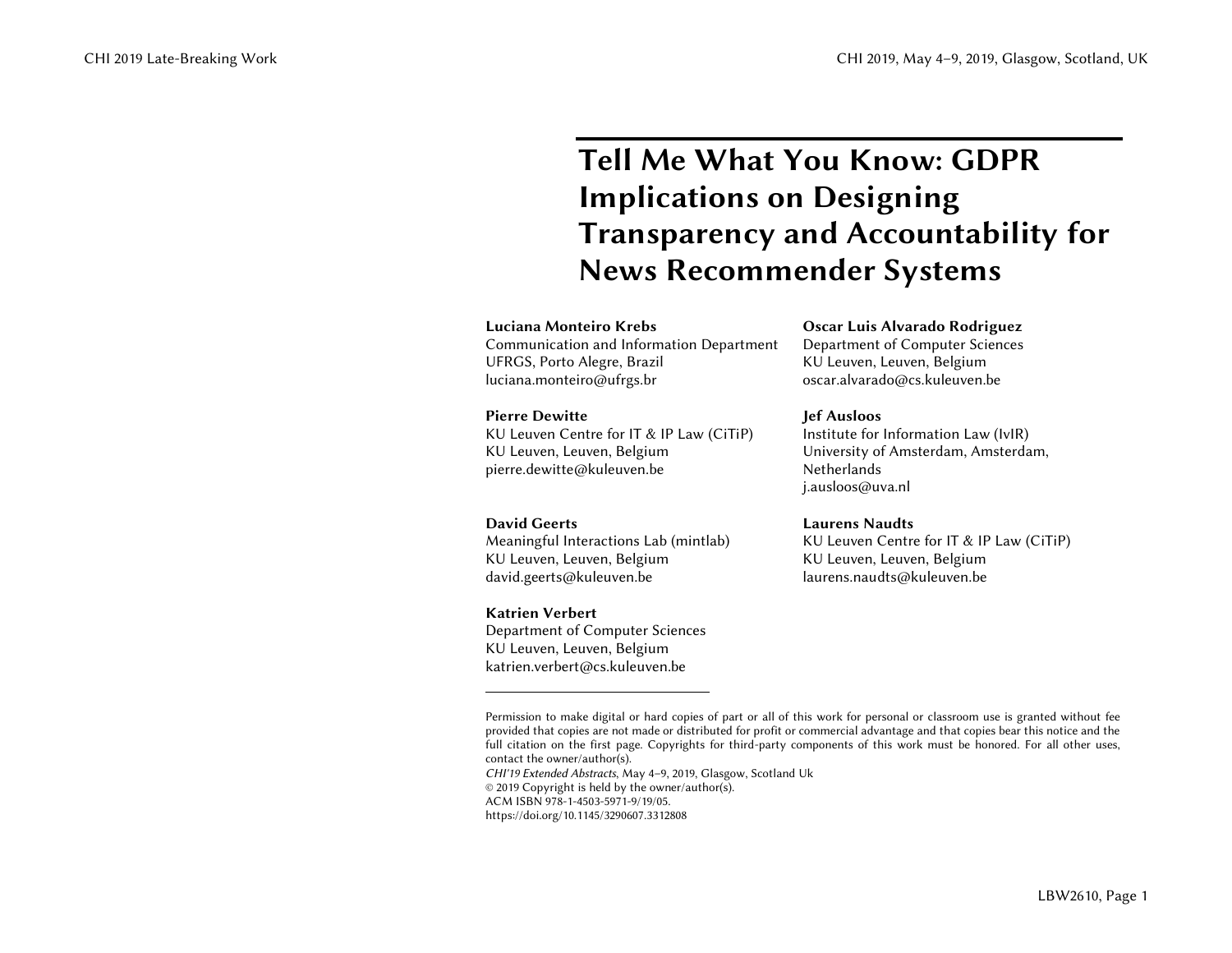#### **KEYWORDS**

GDPR; right to explanation; accountability; transparency; data protection by design; privacy policy; news recommender systems; usercentered design; empirical study

#### **ABSTRACT**

The GDPR has a significant impact on the way users interact with technologies, especially the everyday platforms used to personalize news and related forms of information. This paper presents the initial results from a study whose primary objective is to empirically test those platforms' level of compliance with the so-called 'right to explanation'. Four research topics considered as gaps in existing legal and HCI scholarship originated from the project's initial phase, namely (1) GDPR compliance through user-centered design; (2) the inclusion of values in the system; (3) design considerations regarding interaction strategies, algorithmic experience, transparency, and explanations; and (4) technical challenges. The second phase is currently ongoing and allows us to make some observations regarding the registration process and the privacy policies of three categories of news actors: first-party content providers, news aggregators and social media platforms.

#### **1 INTRODUCTION**

With the rise of Artificial Intelligence and Machine Learning, technology is increasingly mediating our lives. Recently, researchers' interest for algorithms used in mainstream technologies has drastically expanded, looking into the effects of algorithms on society. Willson and Beer, for instance, raise the need for close supervision of algorithms that are being delegated with everyday activities, working semi-autonomously, *i.e.* with limited supervision from human counterparts [\[2\],](#page-6-0) [\[19\].](#page-6-1) Others have addressed the challenge of designing technologies complying with policies and regulation[s \[10\],](#page-6-2) [\[11\].](#page-6-3) Despite several initiatives to improve transparency and accountability in this context, it is not entirely clear how the current legal framework is interpreted and applied in practice. The General Data Protection Regulation (GDPR) lays the groundwork for the development of a so-called 'right to explanation' stemming from Art. 13(2)f, 14(2)g, 15(1)h and 22(3). There is, however, little empirical evidence regarding the actual exercise of this alleged right. This study aims precisely at filling that gap. As a result, it is expected that it can pinpoint key issues, create evidence-based policy guidance and support further interdisciplinary research.

#### **2 BACKGROUND**

#### **2.1 Policies, GDPR and design implications**

The entry into force of the GDPR has significantly impacted the design of technologies that rely on the processing of personal data [\[11\].](#page-6-3) Goodman and Flaxman provide an understanding on EU regulations and GDPR implications on technology design [\[10\].](#page-6-2) Similarly, Pasquale describes transparency using a legal perspective in cases such as secrecy in electronic medical records, business dynamics in search engines, consumer credit scoring and financial decisions [\[16\].](#page-6-4) Another example is provided by Helberger, Karppinen and D'Acunto who describe diversity implementations for recommender systems and how to address them through regulation [\[13\].](#page-6-5) The accountability and transparency safeguards provided in the GDPR might, on their own, not provide the adequate remedies against the negative societal impacts often attributed to automated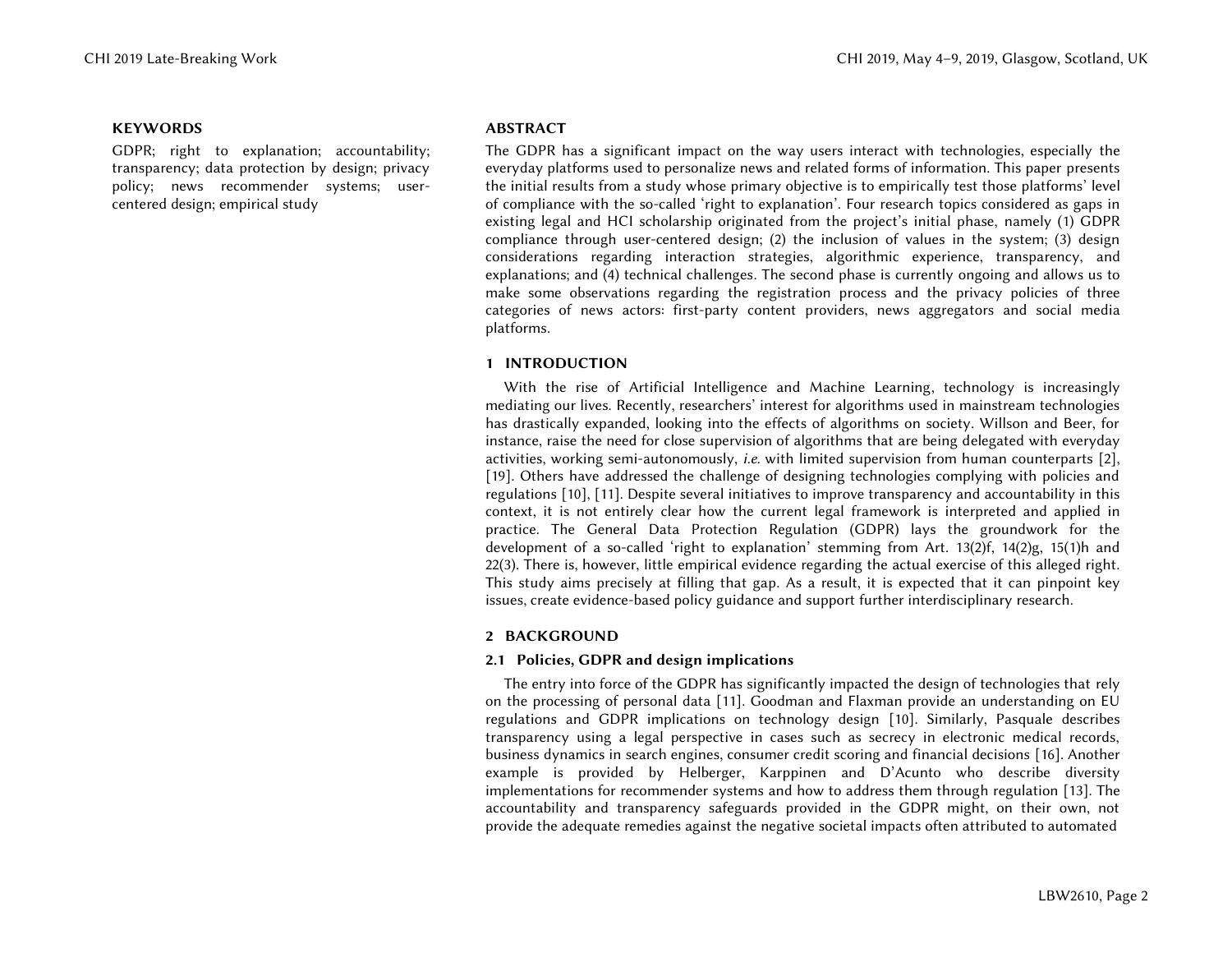decision-making processes. Rather, one might appeal to mechanisms that transcend current legal accountability measures [\[18\].](#page-6-6) In this regard, HCI methods might provide additional safeguards. The intersection of law and HCI proposes a formulation of adequate design guidelines to comply with regulatory policies such as GDPR requirements in terms of transparency, accountability and data protection by design while maximizing usability and user experience.

#### **2.2 Transparency of news recommender systems**

Algorithmic decision-making processes are transforming many markets including media, journalism and the news business. Authors like Napoli have proposed the concept of 'algorithmic turn' to identify this trend, defined as: "the process in which the media industry has been transformed by implementing algorithms in both media consumption and production" [\[15\].](#page-6-7) Bucher has introduced the notion of 'computational journalism', namely "a tendency towards large-scale data collection, algorithmic data analysis and computational practices in the production and dissemination of news" [\[5\].](#page-6-8) Gillespie considers as public relevance algorithms those delimited by five provisional functions: (i) select or exclude information products, (ii) infer or anticipate information about their users, (iii) define what is relevant or legitimate knowledge, (iv) flaunt impartiality with no human mediation, and (v) provoke behavioral changes in user practices [\[9\].](#page-6-9) Therefore, Napoli analyses this market shifting in two main areas: (i) demand prediction and (ii) content creation. It is in the former that recommender algorithms and similar technologies play a leading role, in which the final users are deeply involved. As the author explains, demand prediction describes how media companies try to understand and learn their audience's preferences using big data analysis [\[15\].](#page-6-7) 

Different researchers have suggested user-centered models for algorithmic design. For example, Diakopolous considers that transparency should be based around factors worth of disclosing [\[7\].](#page-6-10) Research has also shown negative effects on user experiences with recommender algorithms. For example, Bozdag portraits the many layers of possible bias that can be inserted in algorithmic filtering and personalization [\[2\].](#page-6-0) This context opens a set of challenges for technology design and HCI. One of them is the implementation of transparent and 'accountable' technologies to foster trust and use. At the same time, there is an urgent need to explore how these technologies should be designed to effectively implement and promote data protection rights and obligations.

#### **2.3 Interaction design of recommender systems**

Recommendation algorithms are at the forefront of information filtering, exploring past behaviours and similarities among users to predict preferences and generate a list of information items that is personally tailored to an end user [\[1\].](#page-5-0) Therefore, many scholars have focused on designing the interaction experience with recommender systems. For instance, Knijnenburg *et al*. present a framework for a user-centric evaluation of recommender systems [\[14\].](#page-6-11)

Additionally, the "black box" nature of recommenders has been analysed with different visualization strategies as pictured by He, Parra and Verbert who present a survey of interactive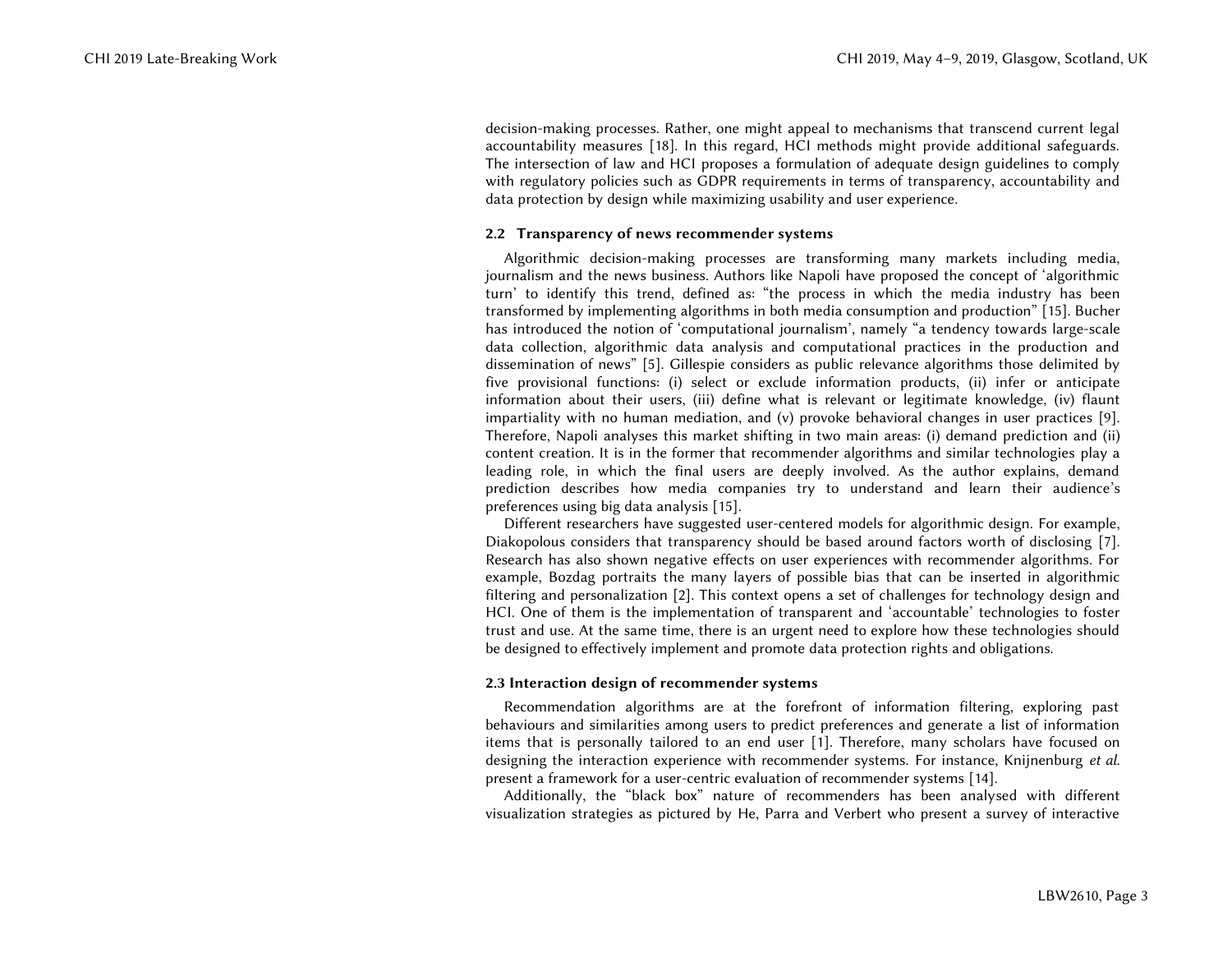

<span id="page-4-0"></span>**Figure 1 – Types of services investigated in this paper** 

<span id="page-4-1"></span>

| Table 1 - News providers' nationalities |
|-----------------------------------------|
| (Headquarters and Data controller)      |

| Country      | Headquarters | Data controller |
|--------------|--------------|-----------------|
|              | location     | location        |
| Belgium      |              |                 |
| Brazil       | 4            | 4               |
| Ireland      |              | 6               |
| Spain        | 3            | 3               |
| Netherlands  | 2            | 2               |
| UK           | 3            | 3               |
| <b>USA</b>   | 19           | 11              |
| Not informed |              | $\mathfrak{D}$  |

recommender systems [\[12\].](#page-6-12) Also, Gedikli, Jannach and Ge compare different types of explanations for recommenders algorithms [\[8\]](#page-6-13) while Tintarev and Masthoff evaluate seven different aims for explanations [\[17\].](#page-6-14) Likewise, Bakalov *et al*. propose five aspects to evaluate user models and personalisation effects in recommender systems [\[2\].](#page-6-0) Although research has addressed the design for transparency in recommender systems, how those aspects comply with specific legislation such as the GDPR remains underexplored.

#### **3 METHODS AND PRELIMINARY RESULTS**

We chose the following approach to address the objectives of this study: (1) identify and document the main challenges hindering adequate algorithmic transparency and the efficient exercise of the so-called 'right to explanation' in existing legal and HCI scholarship; (2) empirically test how news recommenders are explained in practice, using binding legal provisions to enforce transparency. A workshop was organized to identify the challenges associated with the particular nature of these recommender systems. This collaborative workshop included a mix of researchers specialised in (data protection) law and HCI. First a literature study in both HCI and legal domains was conducted; then key concepts from each of the studies were extracted and written on sticky notes; finally, using affinity diagramming, the concepts were combined and structured, which resulted in four main research topics (see section 3.1).

As a next step, data was gathered by eight researchers through surveys incorporating all the questions that emerged from the mapping workshop. By now, a total of 38 different news providers have been included in the analysis. Screenshots were taken during the registration process to gather the main design strategies used to present data and privacy rights to users. Final results are later going to be analyzed by both legal and HCI experts to pinpoint the most problematic elements. The preliminary results can be seen in section 3.2.

#### **3.1 Results from Mapping Workshop**

The main research topics resulting from the sessions were: (1) user centered design taking into account legal compliance such as the protection of minors, consumer protection, sensitive data protection and rules regarding data processing; (2) inclusion of values in the system such as recognizability of the advertiser, diversity, democracy, fairness, visibility, right to data protection, and trust; (3) design considerations such as interaction strategies, algorithmic experience, transparency, and explanations; and (4) technical challenges such as data controller identity, data protection by design, privacy dashboards, and data processing logs.

#### **3.2 Preliminary services analysis**

As can be seen in [Figure 1,](#page-4-0) 22 services are first-party content providers (58%), nine are news aggregators (24%) and seven are social media (18%). [Table 1](#page-4-1) shows the related countries that have been incorporated in the analysis and the locations where their headquarters, often acting as the controllers, are located. Interestingly, five services did not provide any information in relation to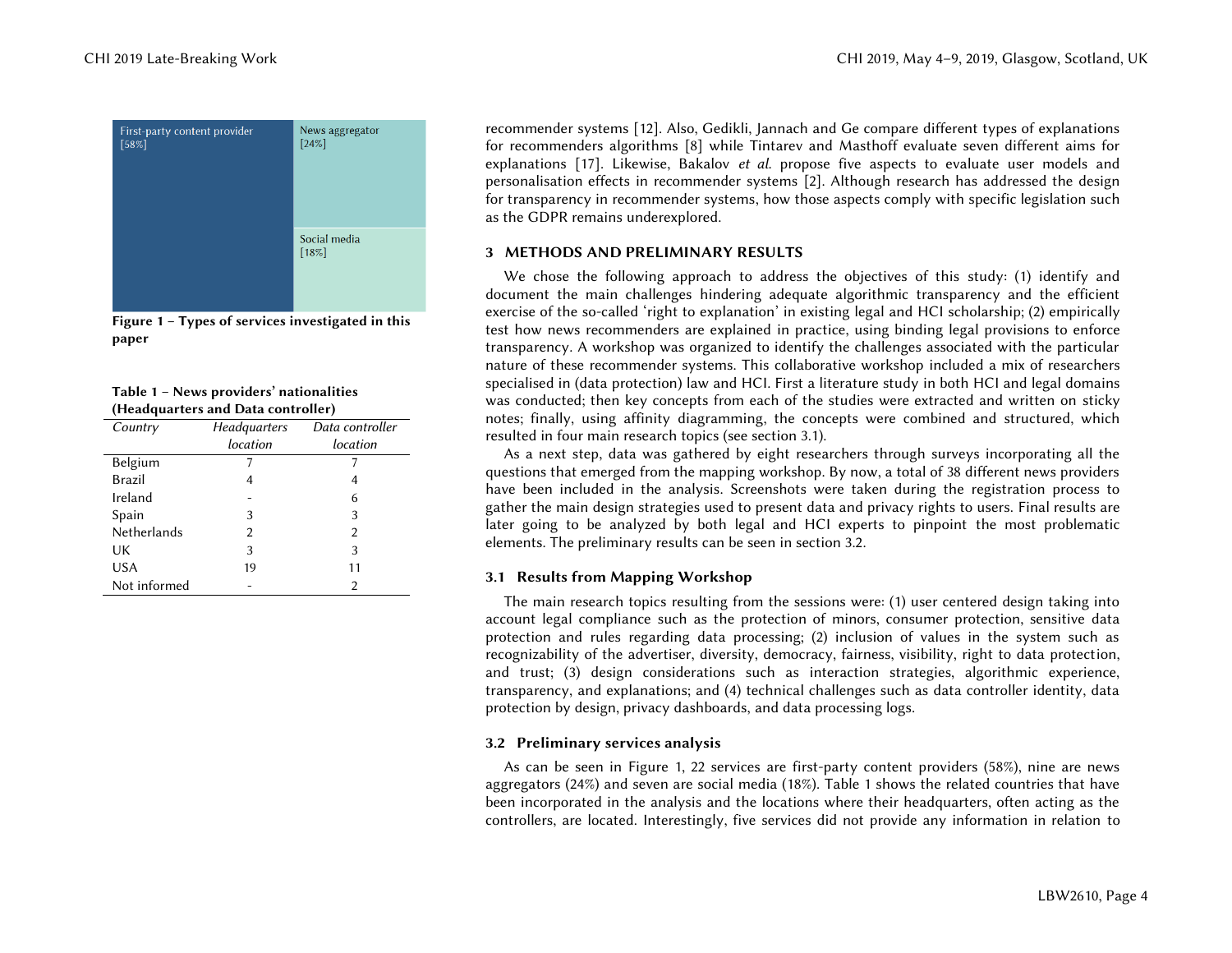<span id="page-5-1"></span>

|                     | Table 2 - Platforms that present a section<br>informing about privacy and data protection<br>while registering, by sector |     |  |
|---------------------|---------------------------------------------------------------------------------------------------------------------------|-----|--|
| <i>Service</i>      | Nο                                                                                                                        | Yes |  |
| Content<br>provider |                                                                                                                           | 20  |  |
|                     |                                                                                                                           |     |  |

| provider     |   |  |
|--------------|---|--|
| <b>News</b>  | n |  |
| aggregator   |   |  |
| Social Media |   |  |
|              |   |  |

#### **ACKNOWLEDGMENTS**

This work is supported by the ATAP (Algorithmic Transparency and Accountability in Practice) project, realized in collaboration with imec. Project partners are Centre for IT & IP Law (CiTiP) and Meaningful Interactions Lab (mintlab) - both from KU Leuven - and imec. We would like to thank the other researchers involved in the project, namely Ingrid Lambrecht and Aleksandra Kuczerawy. This research is made possible thanks to the support of University of Costa Rica (Universidad de Costa Rica), Coordenação de Aperfeiçoamento de Pessoal de Nível Superior (CAPES) and Federal University of Rio Grande do Sul (Universidade Federal do Rio Grande do Sul).

privacy or data protection during the registration process (as can be seen in [Table 2\)](#page-5-1), three of them from the US, one from the UK and one from Brazil. The category in which users were least likely to be informed about privacy and data protection during the registration process was that of 'news aggregator'.

Screenshots were taken during the registration process to keep track of the main design strategies used to present data and privacy rights to users. Currently, we are sending an explanation request to the platforms regarding the recommender system and how it personalizes content-delivery to users. The eventual goal is to check if they provide that information and how understandable the information provided is.

#### **4 CONCLUSIONS AND FUTURE LINES FOR HCI**

It seems clear that HCI is a fertile ground for reflecting on the so-called 'right to explanation' introduced by GDPR. While lawyers can certainly provide legal analysis, how to meaningfully implement these provisions requires a truly interdisciplinary approach. To that end, we propose several research activities in the field of algorithmic transparency and accountability from both a legal and an HCI perspective. First, design explorations to create a framework or guidelines seems a major opportunity to adequately comply with GDPR. Second, current design proposals should be analyzed not only in their obedience level for GDPR, but also in there UX and adaptability to the user's context and needs. Third, developing solutions to comply with the GDPR will also create new design needs, such as properly addressing a user-centered design approach for data portability, among other issues that will rise in the coming years.

The next stage of our research consists in developing and evaluating a prototype for maximizing the understanding and legibility of news recommendations algorithms. The survey's results provide the current stage of the platforms regarding both categories of information offered and the formats used by providers to explain recommender algorithms. This knowledge will help to build a diary study. A diary study will be conducted with a small sample of users (n=20), who will be asked to document their experience of algorithmic systems in the form of a diary. This will serve as input for two co-design workshops where, together with said users, we will define which elements of algorithms are to be made transparent. Based on the outcome of the workshops, we will prototype different versions of a user interface with varying ways of explaining the underlying algorithms. These prototypes will then be used in experiments  $(n=30)$  to assess users' comprehension, acceptance and trust of the algorithmic system.

Through its data protection mechanisms, such as transparency, the GDPR could also indirectly safeguard other societal values at stake where news recommender systems are concerned, such as media pluralism and democracy. It is expected that the outcome of our research will be transposable relatively easily to test other types of algorithms (e.g. in the context of Smart Cities, Healthcare or the Internet of Things).

#### **REFERENCES**

<span id="page-5-0"></span>[1] ACM. 2017. The ACM Conference Series on Recommender Systems. https://recsys.acm.org/recsys18/